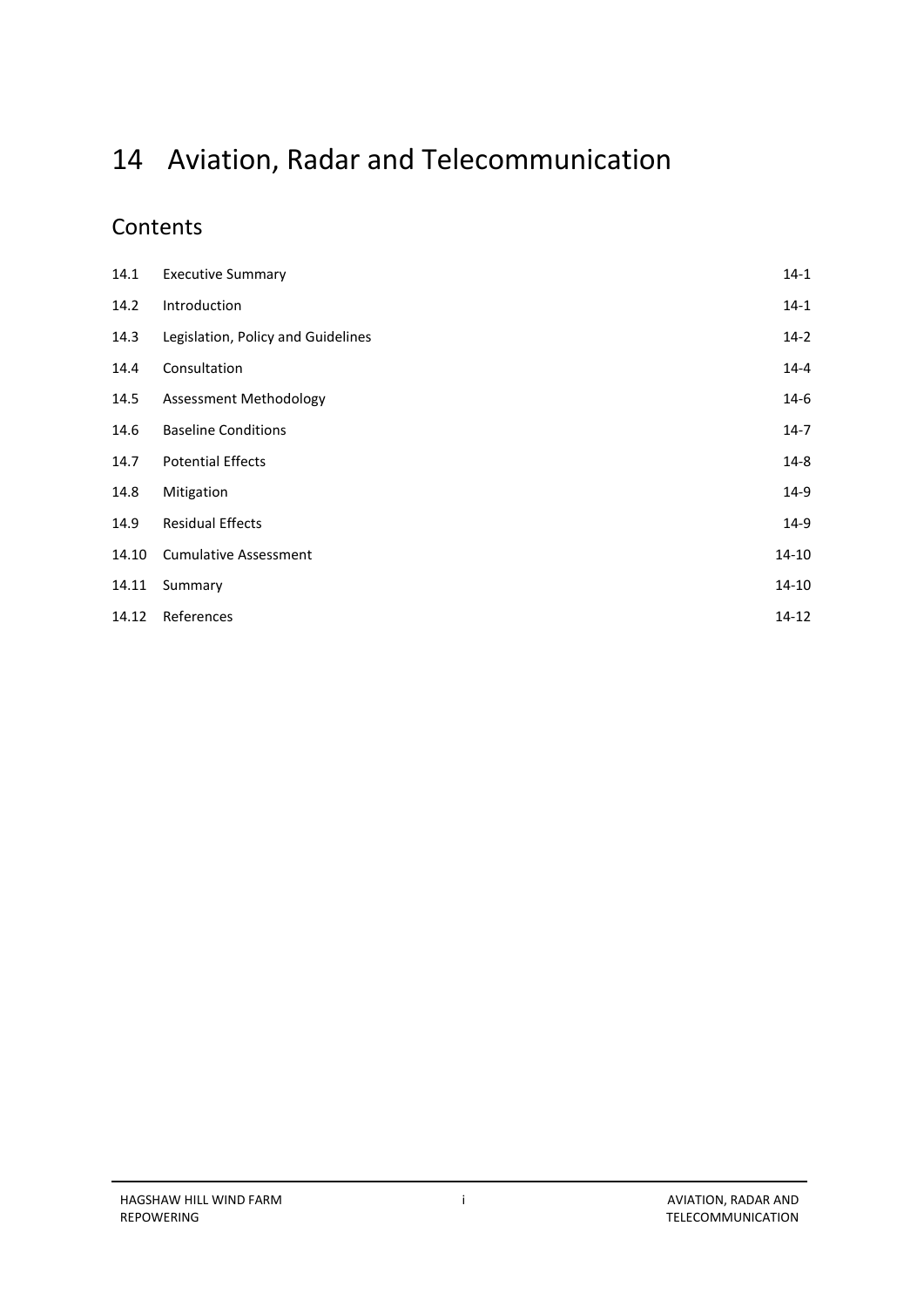This page is intentionally blank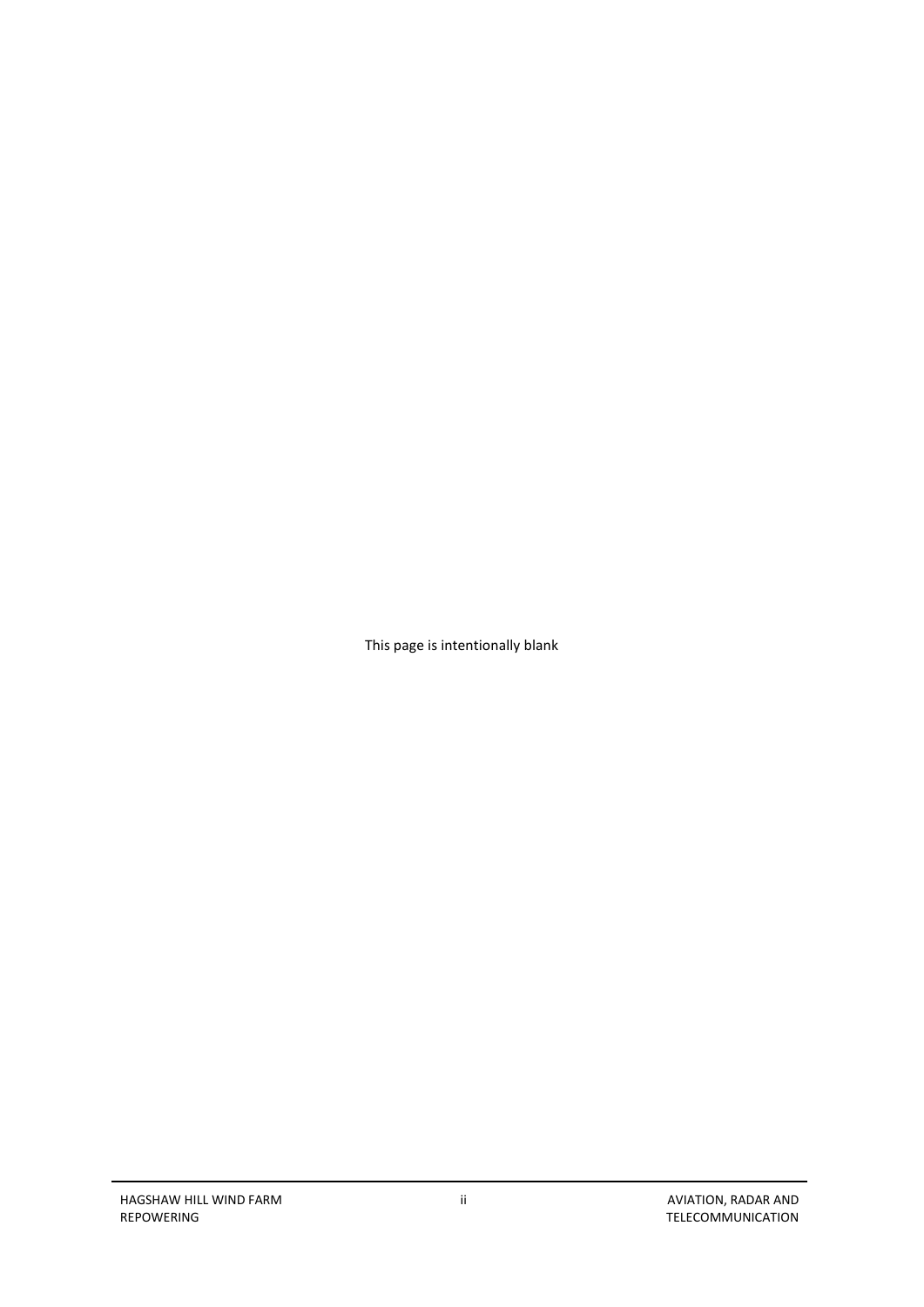# 14 Aviation, Radar and Telecommunication

### <span id="page-2-0"></span>14.1 Executive Summary

- 14.1.1 An initial scoping study relating to aviation, radar and telecommunications identified those stakeholders potentially affected by the Proposed Development. The scoping process involved considering all military and civil aerodromes in the wider area out to circa 60 km, all radar installations out to the limit of their range, all navigational aids, air-ground-air communications stations and low flying activities, as well as operators of telecommunications links. The scoping process identified potential impacts to primary radars operated by NATS, Glasgow Airport and Glasgow Prestwick Airport. Additional analysis determined no impacts to the Glasgow Prestwick Airport radar.
- 14.1.2 Consultations were conducted with NATS, Glasgow Airport, Glasgow Prestwick Airport, Atkins, the Joint Radio Company (JRC) and Arqiva; additionally, the Ofcom online database of fixed links was interrogated to identify any links near the Proposed Development site (note that Ofcom no longer provides such information directly).
- 14.1.3 Identified potential impacts to the NATS and Glasgow Airport primary radars will be mitigated through the blanking of the affected radars and the provision of in-fill coverage from the unaffected Terma radar at Glasgow Airport. Agreements with these organisations will be put in place, to allow their conditional approval of the Proposed Development.
- 14.1.4 It is anticipated that there will be no significant residual effects on aviation or telecommunication infrastructure as a result of the operation of the Proposed Development.

### <span id="page-2-1"></span>14.2 Introduction

- 14.2.1 This chapter considers the potential effects of the Proposed Development on existing and planned military and civil aviation activities, television and telecommunications infrastructure.
- 14.2.2 Wind turbines are not directly subject to the Communications Act 2003 and require no authorisation from Ofcom in their management of the radio spectrum and granting of licenses under the Wireless Telegraphy Act. However, planning authorities do consider the potential impact of structures on existing infrastructure and they require that consideration of such impacts is made by wind energy developers.
- 14.2.3 Radio waves and microwaves are used in a variety of communications and any large structure has the potential to interfere with their reception. The magnitude of the impact on a structure is principally dependent upon the size, shape and materials of construction. Wind turbines are very slender and the rotor is substantially constructed from non-conducting materials (Glass Reinforced Plastic), both of which reduce their potential for causing interference. However, the tower is usually steel and the rotor blades contain some conductive materials, for lightning conduction and in some cases structural carbon fibre. The blade movement may also have an effect on radars, which are designed to detect movement.
- 14.2.4 The potential effects on electromagnetic signals are highly dependent on the location of the wind farm and on the positions of the individual turbines. In some cases, there are no significant consequences and no mitigation is required, whilst in other cases the turbine specification or layout must be designed to accommodate local infrastructure. Mitigation is often available and appropriate to manage impacts on communications infrastructure or radar. In the extreme, sites can be considered inappropriate for wind energy development.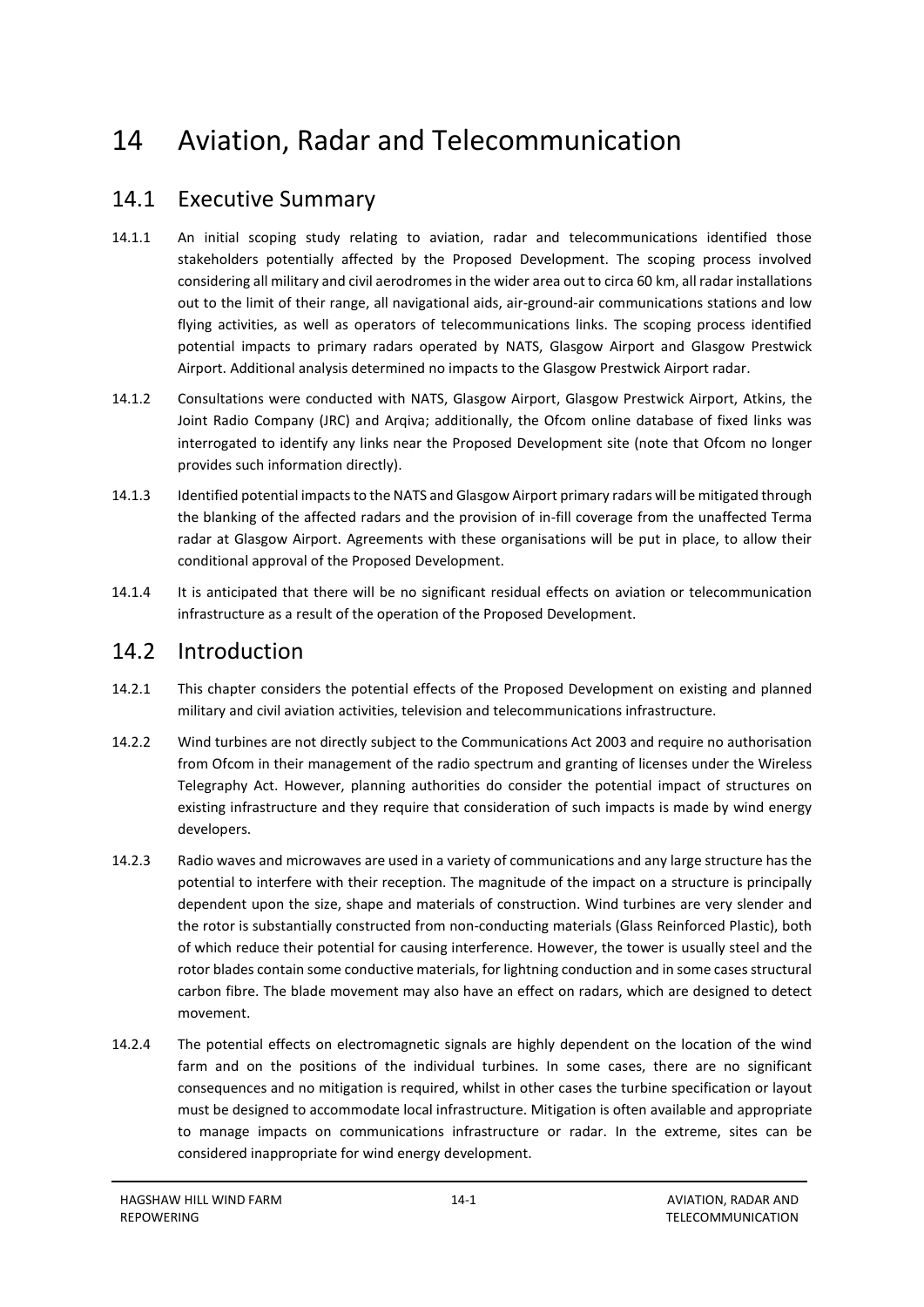14.2.5 The key considerations for the Proposed Development are the potential effects on civil aviation and defence radar, microwave and ultra-high frequency (UHF) band communications and television broadcasting. An Electromagnetic Interference Survey (EMI) was undertaken to determine the suitability of the site and any mitigation measures required to overcome any identified potential effects. The EMI assessment was conducted through a combination of consultation with the operators of these systems where possible, with independent impact assessment where this is not possible.

# <span id="page-3-0"></span>14.3 Legislation, Policy and Guidelines

14.3.1 The relevant sections of key legislation, policy and guidance documents are described below, which together place a responsibility on the planning authorities and the developer to assess potential impacts on aviation and telecommunications links in particular.

#### *Legislation*

14.3.2 Civil Aviation Authority (CAA) CAP 393, The Air Navigation Order and Regulations, specifies the statutory requirements for the lighting of onshore wind turbines over 150 m tall.

#### *Policy*

14.3.3 Chapter 5 of the EIA Report sets out the planning policy framework that is relevant to the EIA. The policies set out include those from the adopted Strategic Development Plan and Local Development Plan (LDP) that cover South Lanarkshire (2015), those relevant aspects of Scottish Planning Policy (SPP), National Planning Framework 3 (NPF3), Planning Advice Notes and other relevant guidance. Of relevance to the aviation, radar and telecommunications assessment presented within this chapter, regard has been given to the following policies.

#### **Scottish Planning Policy (SPP), 2014**

- 14.3.4 The SPP states under paragraph 169 on Development Management, that consideration should be given to the, "*impacts on aviation and defence interests and seismological recording;* [and] *impacts on telecommunications and broadcasting installations, particularly ensuring that transmission links are not compromised*".
- 14.3.5 It also highlights that *Planning Advice Note 62, Radio Telecommunications* provides advice on siting and design, as does the *Planning Circular 2/2003: Safeguarding of Aerodromes, Technical Sites and Military Explosives*.

#### **Planning Circular 2/03 (revised March 2016): Safeguarding of Aerodromes, Technical Sites and Military Explosives Storage Areas**

- 14.3.6 This Circular summarises the Scottish Ministers' understanding of the general effect of the relevant primary or secondary legislation.
- 14.3.7 It contains 4 Annexes. Annexes 1 and 2 describe the formal process by which planning authorities should take into account safeguarding, including in relation to wind energy developments. Annex 3 lists officially safeguarded civil aerodromes and Annex 4 lists planning authority areas containing civil en-route technical sites for which separate official safeguarding maps have been issued (as at 27 January 2003).
- 14.3.8 The circular also refers planning authorities, statutory consultees, developers and others to CAA CAP 764 (CAA Policy and Guidance on Wind Turbines), which is discussed further under Guidance below, and Met Office guidelines.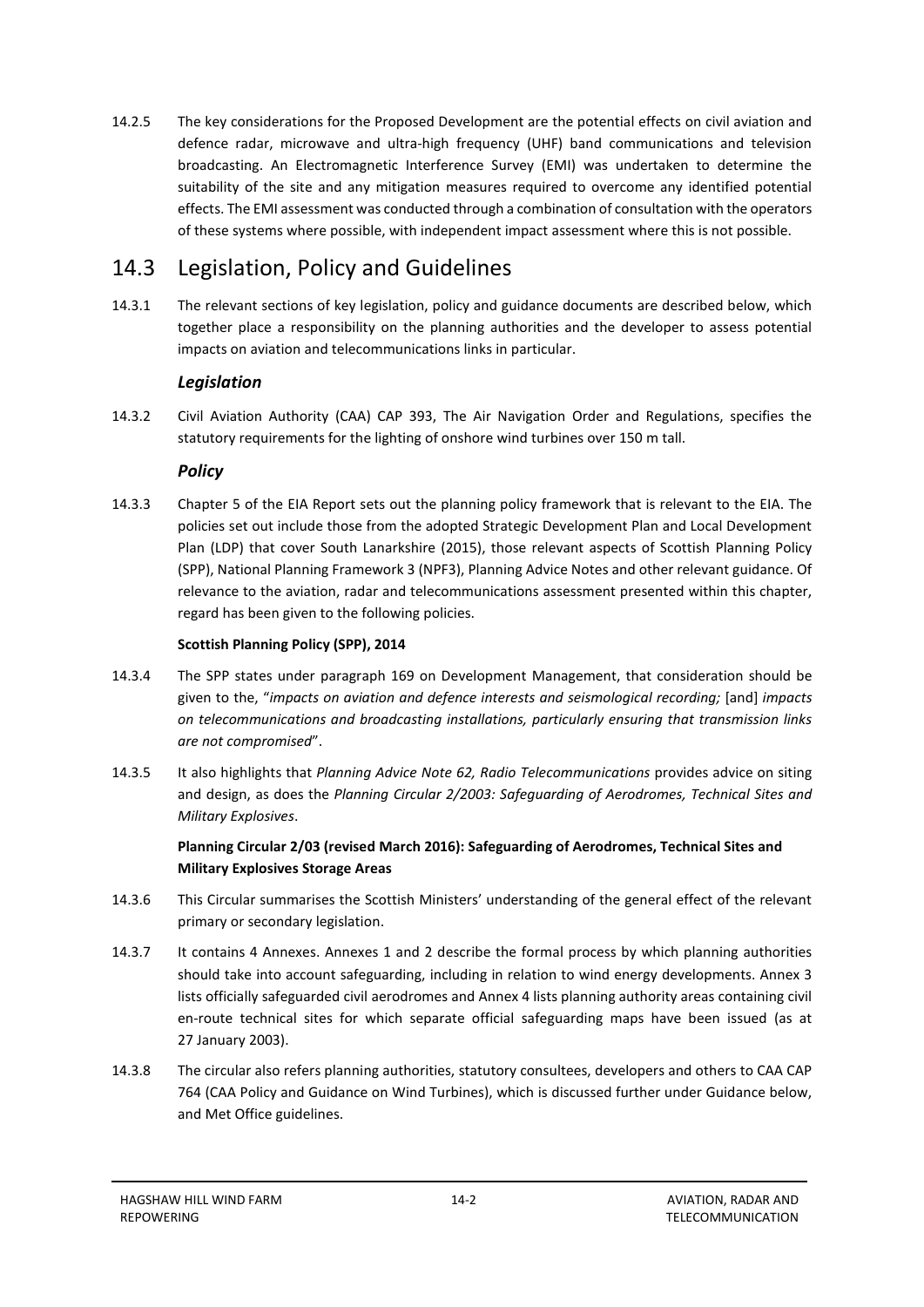#### **Planning Advice Note (PAN) 62: Radio Telecommunications**

14.3.9 PAN 62 states that, "*Large and prominent structures such as tall buildings and wind farms can cause disruption to radio telecommunications services by obstructing or reflecting the signals. The Radiocommunications Agency (Now Ofcom) may be able to suggest engineering solutions to overcome the problem, such as installing repeaters. Planning authorities can grant planning permission for such prominent structures subject to a condition that before development commences the developer will propose measures by which the quality of reception affected by the proposal will be maintained*."

#### **CAA Policy Statement: Lighting of Onshore Wind Turbine Generators in the United Kingdom with a maximum blade tip height at or in excess of 150 m Above Ground Level**

14.3.10 This policy statement highlights and clarifies the requirements set out in CAP393, the Air Navigation Order, for the lighting of onshore turbines. Key sections are described further under the assessment methodology below.

#### **South Lanarkshire Local Development Plan (2015)**

14.3.11 Policy 19 (Renewable Energy) of the LDP is relevant to the aviation, radar and telecommunication assessment.

#### **SLC Supplementary Guidance 10 on Renewable Energy (2015)**

- 14.3.12 SLC Supplementary Guidance 10 on Renewable Energy (2015) sets out policies and other advice in support of wind developments in South Lanarkshire. Paragraph 6.95 to 6.102 (Development Management Considerations) deals with aviation matters and states that "*the impacts of the proposal on radar performance, defence interests and other air safety and seismological recording considerations must be satisfactorily addressed and demonstrated to the satisfaction of the relevant technical authorities*" (paragraph 6.101).
- 14.3.13 Paragraphs 6.105 to 6.108 deal with matters relating to telecommunication and broadcasting installations and states, "*the siting of wind turbines must have regard to radio, television, telecoms and other communication systems particularly ensuring that transmission links are not compromised*" (paragraph 6.105).
- 14.3.14 Parts 15 and 16 of the assessment checklist (Table7.1) address aviation and telecommunication impacts and the requirement for them to be assessed within the Environmental Statement.

#### *Guidance*

- 14.3.15 CAA guidance, within CAP 764 (CAA Policy and Guidance on Wind Turbines), sets out recommended consultation and assessment criteria for the impacts of wind turbines on all aspects of civil aviation.
- 14.3.16 The CAA involvement in the Wind Farm Pre-Planning Consultation Process ceased on 25 December 2010. CAP 764 now states that "*developers are required to undertake their own pre- planning assessment of potential civil aviation related issues*."
- 14.3.17 Within CAP 764 the CAA provides a chapter describing the "*wind turbine development planning process*", within which the main civil aviation stakeholders and their interests are listed and described in brief. Table 1 within the guidance document provides an overview of considerations and the following paragraphs detail what developers will need to consider, conducting associated consultations as appropriate.
- 14.3.18 The CAA notes in section 5.25 of CAP 764 that "*it is incumbent upon the developer to liaise with the appropriate aviation stakeholder to discuss – and hopefully resolve or mitigate – aviation related concerns without requiring further CAA input. However, if these discussions break down or an impasse is reached, the CAA can be asked to provide objective comment*".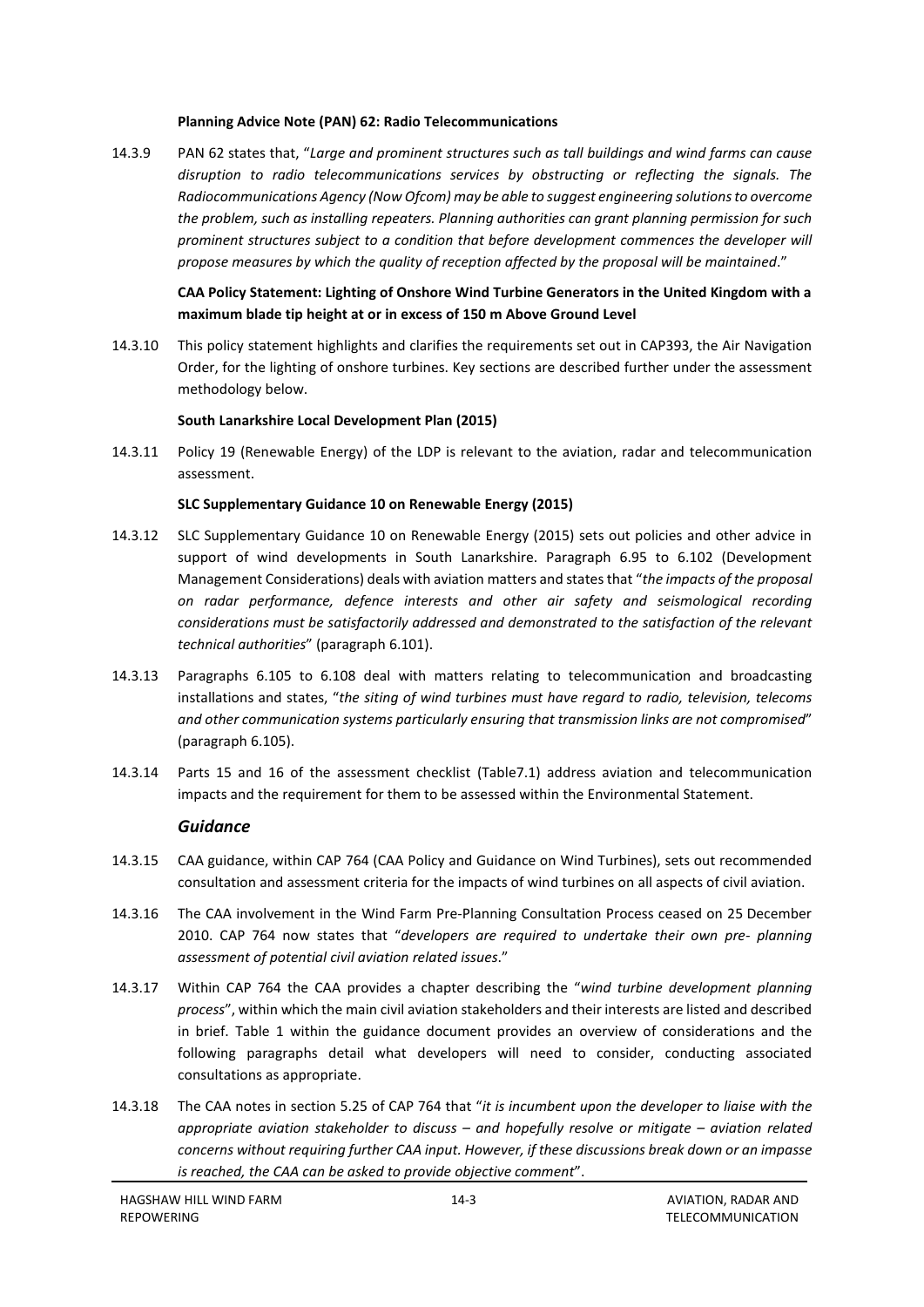14.3.19 Section 5.26 of CAP 764 states that "*the CAA will not provide comment on MoD objections or arguments unless such comments have been requested by the MoD*."

### <span id="page-5-0"></span>14.4 Consultation

- 14.4.1 The aviation stakeholders consulted as a part of the EIA were NATS, Glasgow Airport and Glasgow Prestwick Airport (GPA). Initial screening determined that the only other aviation stakeholder with a potential interest was the Ministry of Defence (MoD), however the MoD does not provide an in-depth response to consultations prior to submission for consent.
- 14.4.2 Relevant telecommunications and television broadcasting stakeholders were also consulted, as set out in Table 14.1 below. Table 14.1 provides a summary of all consultation responses received. Copies of relevant consultee communications are provided in Appendix 4.1.

| <b>Consultee</b>       | Response                                                                                                                                                                                                                                                                                                                                                                                                                                                                                                                     | <b>Actions</b>                                                                                                                                                                                                                                                                                                                                                                                                                                                                                                                                                                                                                                                                                                                                                                |  |  |
|------------------------|------------------------------------------------------------------------------------------------------------------------------------------------------------------------------------------------------------------------------------------------------------------------------------------------------------------------------------------------------------------------------------------------------------------------------------------------------------------------------------------------------------------------------|-------------------------------------------------------------------------------------------------------------------------------------------------------------------------------------------------------------------------------------------------------------------------------------------------------------------------------------------------------------------------------------------------------------------------------------------------------------------------------------------------------------------------------------------------------------------------------------------------------------------------------------------------------------------------------------------------------------------------------------------------------------------------------|--|--|
| <b>NATS</b>            | NATS En-route Plc (NATS), was initially<br>consulted on 24 May 2018.<br>NATS is expected to object to the<br>development without mitigation.<br>Discussions determined that mitigation<br>was likely to be possible through the<br>same means as is currently provided<br>for the other wind energy<br>developments in this area (Nutberry<br>Hill, Galawhistle and Douglas West).<br>It is anticipated that NATS will be in a<br>position to withdraw its objection,<br>subject to a suitably worded planning<br>condition. | The assessment of, and contracting for,<br>mitigation with NATS is ongoing. A<br>solution has been identified and is the<br>subject of ongoing feasibility checks to<br>confirm its acceptability to NATS.<br>Subsequent to the formal approval of<br>the technical solution, the Applicant<br>will enter into a contract for mitigation.<br>This will enable NATS to remove its<br>objection fully, conditional upon the<br>mitigation being implemented prior to<br>turbine installation.<br>Draft condition wording will be agreed<br>with NATS and submitted to the<br>Scottish Ministers.                                                                                                                                                                                |  |  |
| <b>Glasgow Airport</b> | Glasgow Airport was initially consulted<br>on 24 May 2018.<br>Glasgow Airport objected to the<br>development without mitigation.<br>The airport installed a turbine<br>mitigating radar in June 2018 and this<br>is expected to provide mitigation for<br>this project.                                                                                                                                                                                                                                                      | The situation with Glasgow Airport is<br>similar to that with NATS. NATS<br>provides assessment and contracting<br>services for the airport and is providing<br>these elements for the airport in<br>parallel with the NATS mitigation. The<br>solution is essentially common in using<br>the Glasgow Terma radar to in-fill the<br>conventional radar. Hence, the solution<br>has been identified and is the subject<br>of ongoing feasibility checks to confirm<br>its acceptability.<br>Subsequent to the formal approval of<br>the technical solution, the Applicant<br>will enter into a contract for mitigation.<br>This will enable Glasgow Airport to<br>remove its objection, conditional upon<br>the mitigation being implemented prior<br>to turbine installation. |  |  |

#### **Table 14.1 – Consultee Responses**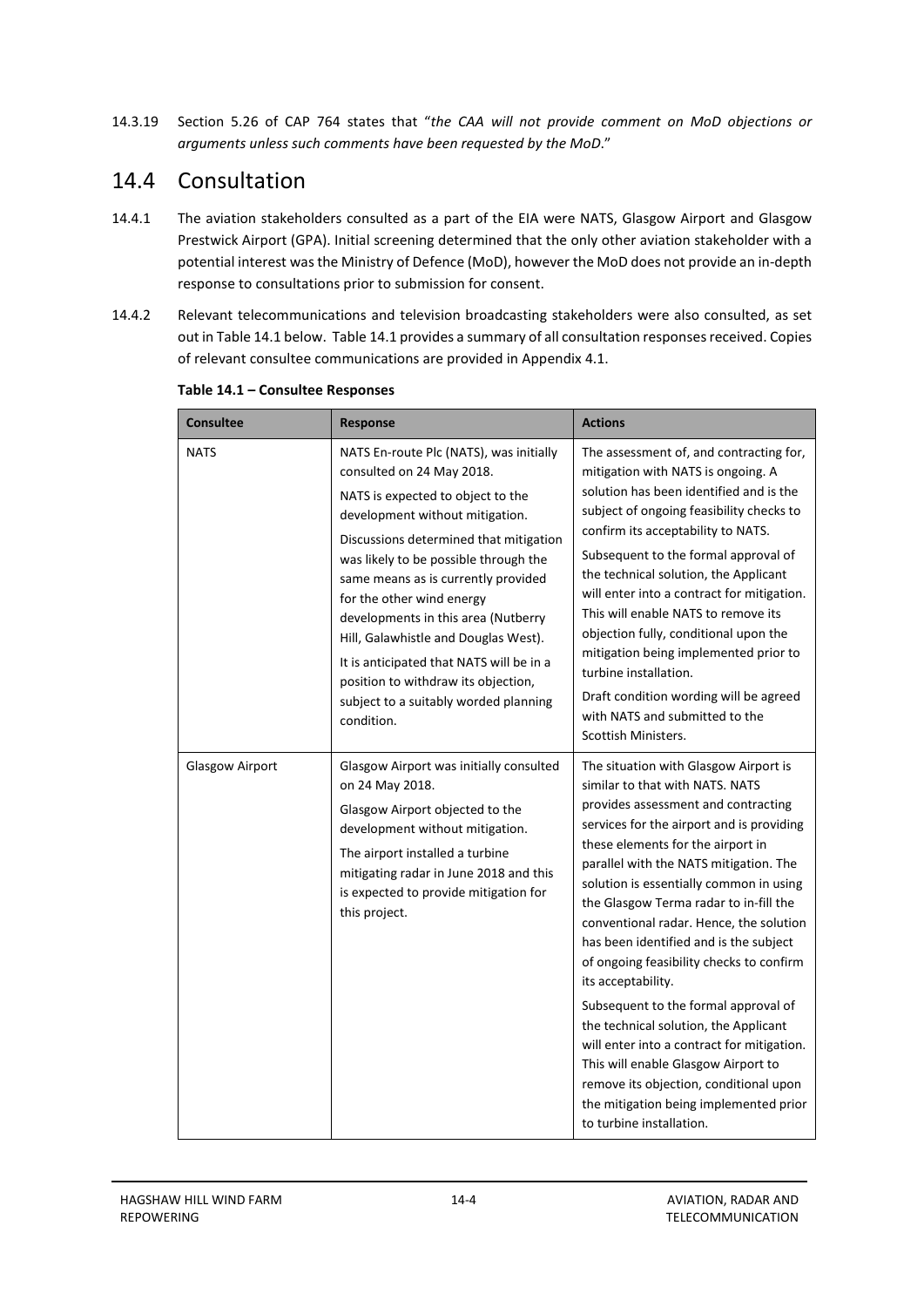| <b>Consultee</b>                                                                                             | <b>Response</b>                                                                                                                                                                                                                   | <b>Actions</b>                                                                                                                                                                                                                                                                                                                                                                              |  |
|--------------------------------------------------------------------------------------------------------------|-----------------------------------------------------------------------------------------------------------------------------------------------------------------------------------------------------------------------------------|---------------------------------------------------------------------------------------------------------------------------------------------------------------------------------------------------------------------------------------------------------------------------------------------------------------------------------------------------------------------------------------------|--|
|                                                                                                              |                                                                                                                                                                                                                                   | Draft condition wording will be agreed<br>with the airport and submitted to the<br>Scottish Ministers.                                                                                                                                                                                                                                                                                      |  |
| <b>Glasgow Prestwick</b><br>Airport                                                                          | Glasgow Prestwick Airport (GPA) was<br>initially consulted on 24 May 2018.                                                                                                                                                        | No further action is required.                                                                                                                                                                                                                                                                                                                                                              |  |
|                                                                                                              | GPA considered that any turbines in<br>this area that would impact its radar,<br>may be of concern.                                                                                                                               |                                                                                                                                                                                                                                                                                                                                                                                             |  |
|                                                                                                              | A detailed radar impact assessment<br>was submitted to GPA in August 2018,<br>indicating no radar impacts.                                                                                                                        |                                                                                                                                                                                                                                                                                                                                                                                             |  |
|                                                                                                              | GPA subsequently confirmed that they<br>have no objection to the development<br>on 22 August 2018.                                                                                                                                |                                                                                                                                                                                                                                                                                                                                                                                             |  |
| MoD                                                                                                          | The MoD did not object to the Existing<br>Development. It has also not objected<br>to the other developments in the area<br>(Hagshaw Hill Extension, Nutberry Hill,<br>Galawhistle and Douglas West).                             | The Proposed Development is not<br>materially different to the existing and<br>consented developments in the<br>immediate area with respect to the<br>potential impacts on MoD<br>infrastructure and operations. Hence<br>no objection is anticipated and no<br>further action is required.                                                                                                 |  |
| Ofcom (via Spectrum<br>Licensing) (licensee for<br>all fixed links)                                          | Ofcom no longer provides details of<br>fixed links however this information is<br>available from Ofcom's online<br>database. This was interrogated and no<br>fixed links were identified within 1 km<br>of any proposed turbines. | No further action is required.                                                                                                                                                                                                                                                                                                                                                              |  |
| Joint Radio Company<br>(JRC)<br>(safeguarding<br>communications for the<br>electricity and gas<br>utilities) | JRC initially noted concerns regarding<br>the proximity of the eastern-most<br>three turbines to the Douglas West<br>substation.                                                                                                  | Although the nearest proposed turbine<br>within the Proposed Development lies<br>within 2km of the Douglas West<br>substation there are existing turbines<br>(Hagshaw Hill Wind Farm Extension)<br>that are in closer proximity.<br>The Applicant emailed JRC, 18 October<br>2018, requesting further analysis or<br>confirmation of no conflict. No<br>response has been received to date. |  |
| Atkins<br>(safeguarding<br>communications for the<br>water utilities)                                        | Atkins provided a "no objection"<br>response on 20 October 2018.                                                                                                                                                                  | No further action is required.                                                                                                                                                                                                                                                                                                                                                              |  |
| Arqiva<br>(Operator of the<br>television broadcasting<br>infrastructure)                                     | Arqiva provided a response on 15<br>November 2018 confirming no<br>concerns with respect to fixed links.<br>Arqiva does not provide assessment of<br>impacts on digital television reception.                                     | No further action is required.                                                                                                                                                                                                                                                                                                                                                              |  |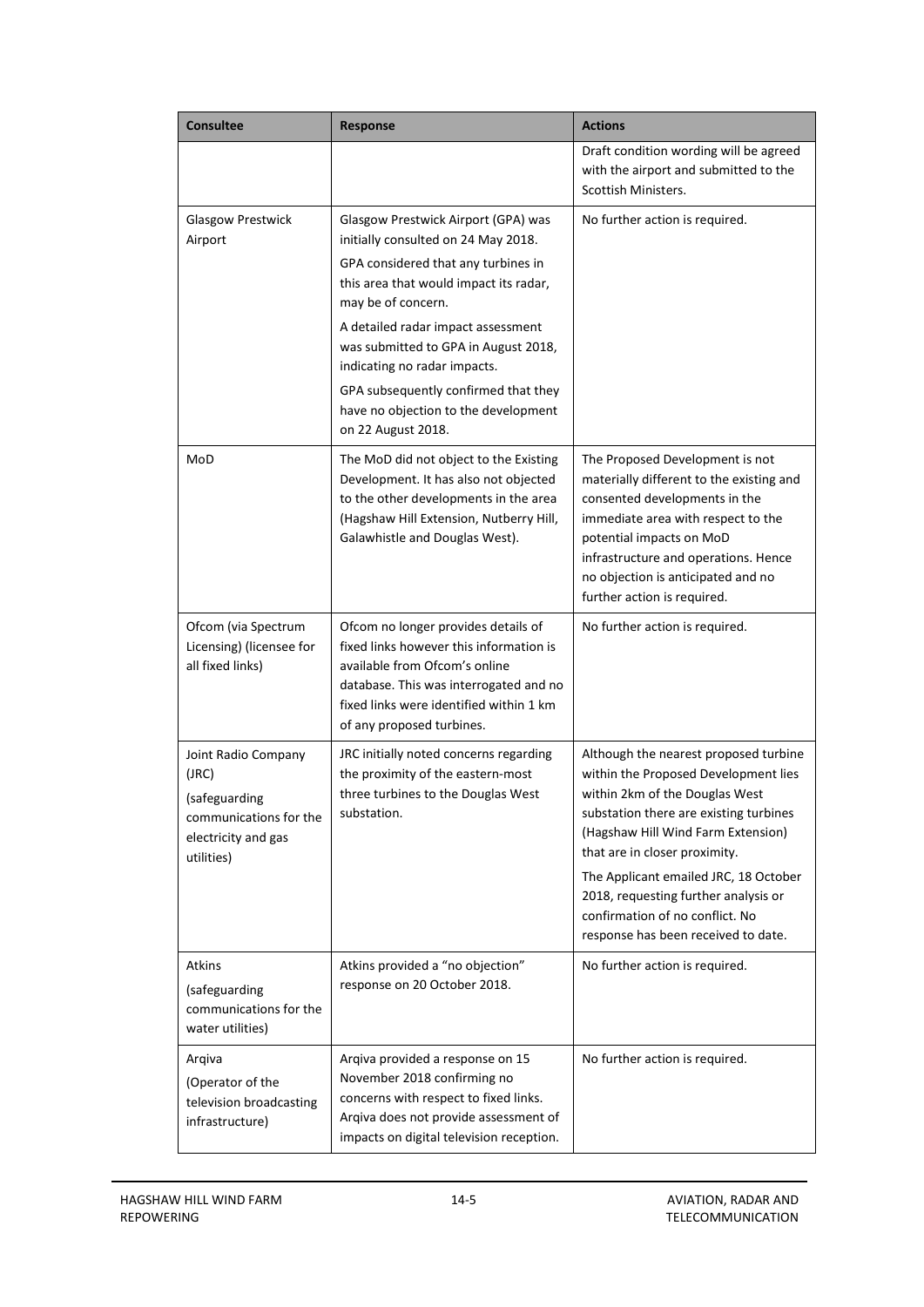# <span id="page-7-0"></span>14.5 Assessment Methodology

#### *Aviation and radar*

- 14.5.1 Ultimately the requirement for the Proposed Development to have no significant effects on aviation is established through consultation with all relevant stakeholders within the consenting process. The task of the Applicant is to independently assess the potential effects and where significant effects may occur, to enter a dialogue with the affected stakeholders prior to submission as far as is possible. Whilst the aim of this pre-submission dialogue is to enable the approval of all stakeholders, typically solutions are identified but do not reach full maturity in terms of the assessment by the stakeholders and the contracting of mitigation where required. The stakeholders consider dialogue a higher priority and more meaningful, once design iterations are completed and a live application exists.
- 14.5.2 An initial scoping study identified those stakeholders potentially affected by the Proposed Development. The scoping process involves considering all military and civil aerodromes in the wider area out to circa 60 km, all radar installations out to the limit of their range, all navigational aids, airground-air communications stations and low flying activities. The scoping process identified NATS, Glasgow Airport, GPA and the MoD as relevant stakeholders.
- 14.5.3 The requirement for the assessment of the potential impacts of the current application is to consider any changes in impacts that might arise as a result of the revised layout and larger turbines, in comparison with the Existing Development.
- 14.5.4 The principal sensitivity is the visibility of the turbines to those radars potentially affected. Because of this, studies have been conducted prior to submission to assess the visibility of the Proposed Development to all relevant radars in the area. These studies determined that at least some of the turbines are expected to be visible to the NATS primary surveillance radars at Lowther Hill and Cumbernauld and to the Glasgow Airport primary surveillance radar. Impacts to secondary surveillance radar are not expected to be significant at this range and location.
- 14.5.5 A detailed assessment of the impacts to the Glasgow Prestwick radar was conducted and determined that impacts were unlikely.
- 14.5.6 The site is sufficiently remote from all aerodromes not to be considered as a physical obstruction.
- 14.5.7 As structures over 150 m high there is a statutory requirement for aviation lighting on the Proposed Development. The precise details of the lighting will need to be agreed with the CAA prior to construction. The requirements for the lighting of en–route obstacles (i.e. those away from the vicinity of a licensed aerodrome) are set out in Article 222 of the UK Air Navigation Order (ANO) 2016.2. This article requires medium intensity (2000 candela) steady red aviation warning lights to be mounted as close as possible to the top of all structures at or above 150 m above ground level (AGL). In terms of requirement for lighting wind turbines generators, the CAA interprets this as the fitting of lights on the top of the supporting structure (the nacelle) rather than the blade tips. Additionally, at least three (to provide 360-degree coverage) low-intensity lights (32 candela) should be provided at an intermediate level of half the nacelle height. The lights should be turned on only when illuminance reaching a vertical surface falls below 500 LUX (dusk like conditions). If the horizontal meteorological visibility in all directions from every wind turbine generator in the Proposed Development is more than 5 km, the intensity of the nacelle mounted lights may be reduced to not less than 10% of the minimum peak intensity specified for a light of this type. If four or more wind turbine generators are located together in the same group, with the permission of the CAA, only those on the periphery of the group need be fitted with a light.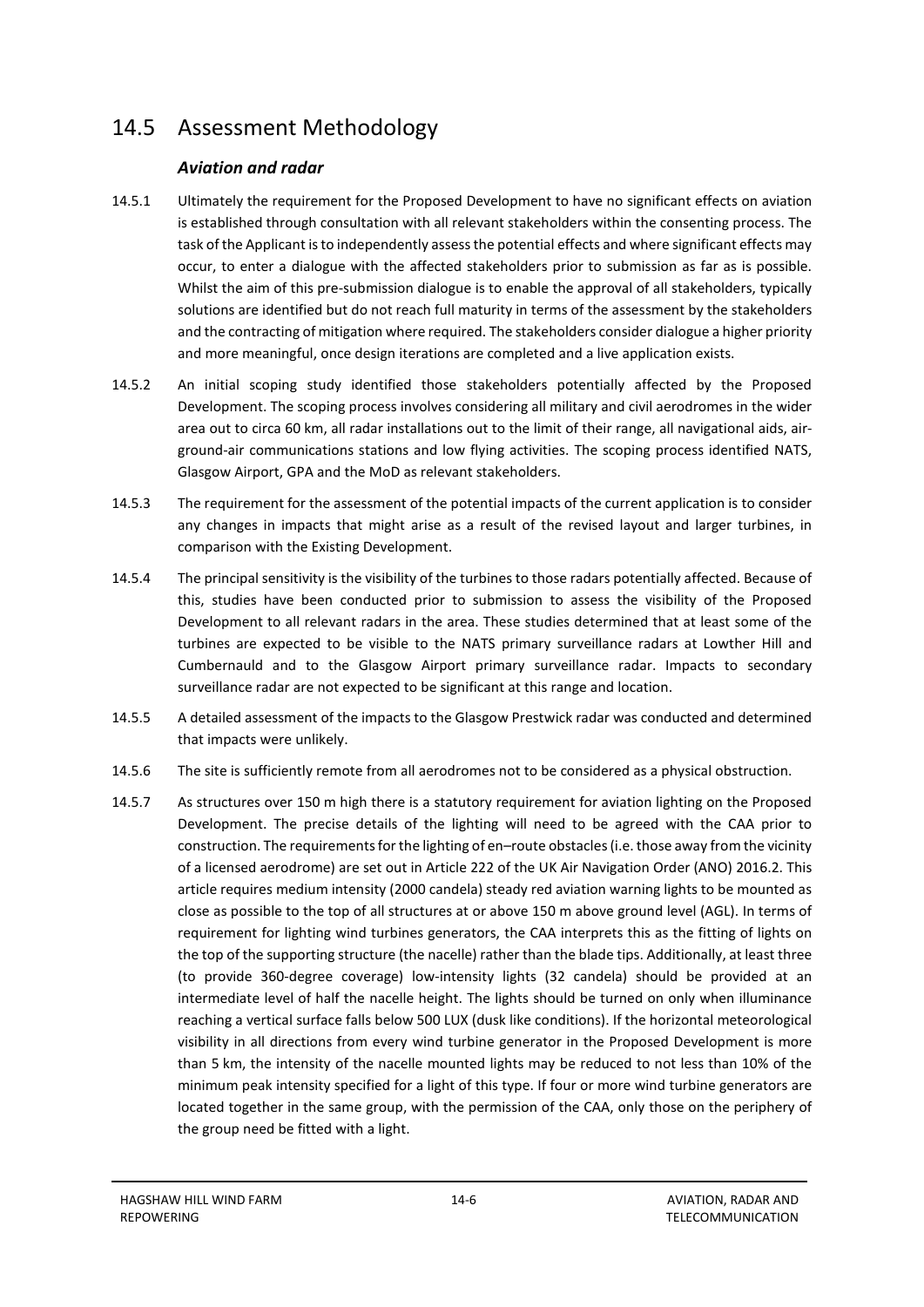14.5.8 Dialogue with NATS and Glasgow Airport is ongoing, with mitigation identified and approval anticipated in due course in both cases.

#### *Telecommunications*

- 14.5.9 Interference with mobile phone networks and other wireless data networks can occur through the interference of microwave and UHF band fixed links. These are operated by or on the behalf of the mobile service providers, the utility companies, the emergency services and occasionally by small private networks.
- 14.5.10 The impact assessment has been conducted through consultation with the operators of these systems. Ofcom (via Spectrum Licensing) manages the allocation of frequencies and holds a database of licensed links. The database is available online for interrogation to identify fixed links for any given area. Ofcom does not comment on impacts or consider mitigation, which must be conducted in direct discussions with the system operators if links are identified.

#### **Television**

- 14.5.11 Terrestrial television services within the United Kingdom are the joint responsibility of the BBC and Ofcom. The transmission network is provided and operated on behalf of the broadcaster Arqiva. With television broadcasting now having completed the conversion to a digital only service, only potential effects on the digital system need be considered.
- 14.5.12 Written consultation is required with the network operator Arqiva to address potential impacts on the television infrastructure. Consultation with Arqiva covers all the elements of the television broadcast infrastructure, with the exception of domestic television reception. Arqiva has confirmed that the development will not affect any of its microwave links. Arqiva does not provide assessment of potential impacts on digital television reception (refer to Table 14.1 above).
- 14.5.13 Potential effects on domestic television reception are assessed by consideration of the geography and topology of the local conurbations, the transmitter network, the off-air signal strength and the terrain.
- 14.5.14 The potential for negative effects on domestic television reception are greatly diminished post digital switchover. Currently there is no widely accepted method of determining the potential effects of wind turbines on digital reception. However, it is documented that digital television signals are much better at coping with signal reflections and digital television pictures do not suffer from ghosting. Digital transmitter powers increased to around ten times previous levels at digital switchover. At the same time digital signals were added to the relay transmitter network. These improvements greatly increased the availability and robustness of digital terrestrial reception. Since digital switch over, there are very few known cases of wind turbine interference with domestic television reception.

# <span id="page-8-0"></span>14.6 Baseline Conditions

#### *Aviation*

- 14.6.1 No aerodromes have the potential to be affected by the Proposed Development. No military radars have the potential to be affected by the Proposed Development. No weather radars, Navigational Aids or Air-Ground-Air communication stations have the potential to be affected by the Proposed Development.
- 14.6.2 Impacts on the NATS Lowther Hill and Cumbernauld primary radars are anticipated, which if unmitigated are unacceptable to NATS.
- 14.6.3 Impacts on the Glasgow Airport primary radar are anticipated, which if unmitigated may be unacceptable to the airport.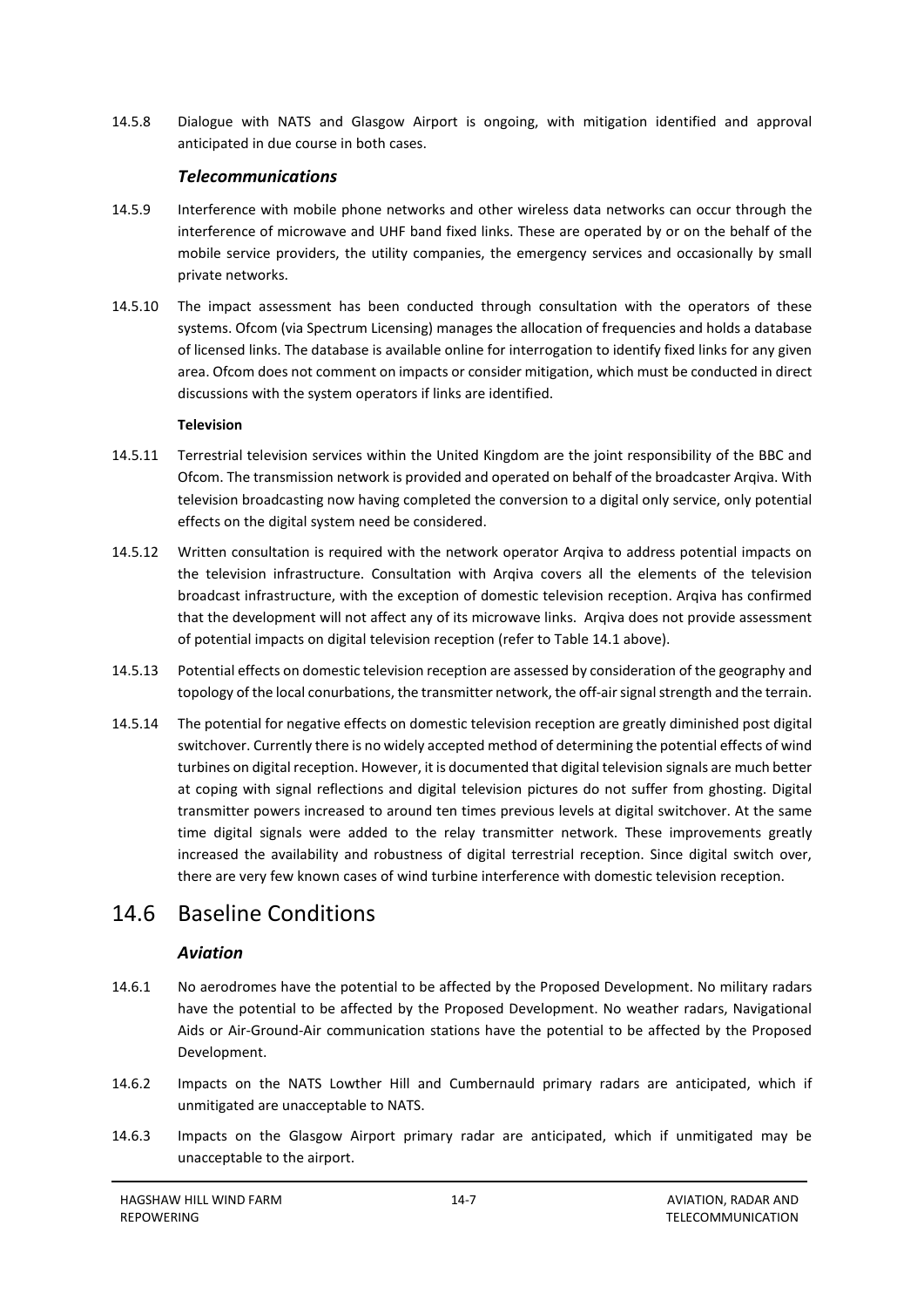- 14.6.4 No impacts on GPA are anticipated.
- 14.6.5 The MoD is expected to have no objection to the Proposed Development. The Proposed Development has been assessed to determine if the potential impacts differ from those of the Existing Development, and neighbouring developments in the Douglas Valley, in terms of physical obstruction to low flying. The MoD is expected to request aviation lighting, but as this is a statutory requirement in any event, this requirement will be met.

#### *Telecommunications*

14.6.6 The baseline was established by review of the online Ofcom database of fixed links, and consultation with JRC on behalf of the electricity and gas utilities, and Atkins on behalf of the water utilities. The consultation responses are detailed in section 4 above. The consultation process determined that no infrastructure was sufficiently close to the Proposed Development to be affected, with exception of the Douglas West substation, as identified by JRC.

#### *Television*

- 14.6.7 The baseline for potential Impacts to television comprises two elements, broadcast infrastructure and domestic reception.
- 14.6.8 Post digital switch-over impacts to domestic television reception are rare. Arqiva does not assess these impacts and the BBC does not provide a tool for the assessment of impacts to digital television reception. The impacts were therefore considered independently.
- 14.6.9 There are few properties in the immediate area of the Proposed Development. The nearest settlements of Glespin, Douglas and Coalburn are primarily serviced from the main transmitter at Black Hill to the north, and a local transmitter at Glespin. The coverage from the Black Hill transmitter to these areas is strong indicating a high resilience to interference.
- 14.6.10 Overall it was determined that the baseline conditions were of few receptors (properties) with the potential to be affected, mitigated by a high digital signal strength and the inherently resilient nature of digital television reception.

# <span id="page-9-0"></span>14.7 Potential Effects

#### *Construction*

14.7.1 No EMI effects are anticipated to occur during construction of the Proposed Development. Given that any occurrence of EMI effect during the short commissioning period would replicate itself during operation of the Proposed Development, it is considered appropriate to consider the commissioning activities as part of the operational stage of the development.

#### *Operation*

#### **Aviation**

- 14.7.2 There is potential for major adverse (significant) effects on aviation interests during the operational phase of the Proposed Development, in the absence of mitigation.
- 14.7.3 The Applicant accepts the need to mitigate the impacts on the NATS radars at Lowther Hill and Cumbernauld and any associated planning conditions.
- 14.7.4 Similarly, the Applicant accepts the need to mitigate the impacts on the Glasgow Airport radar and any associated planning conditions.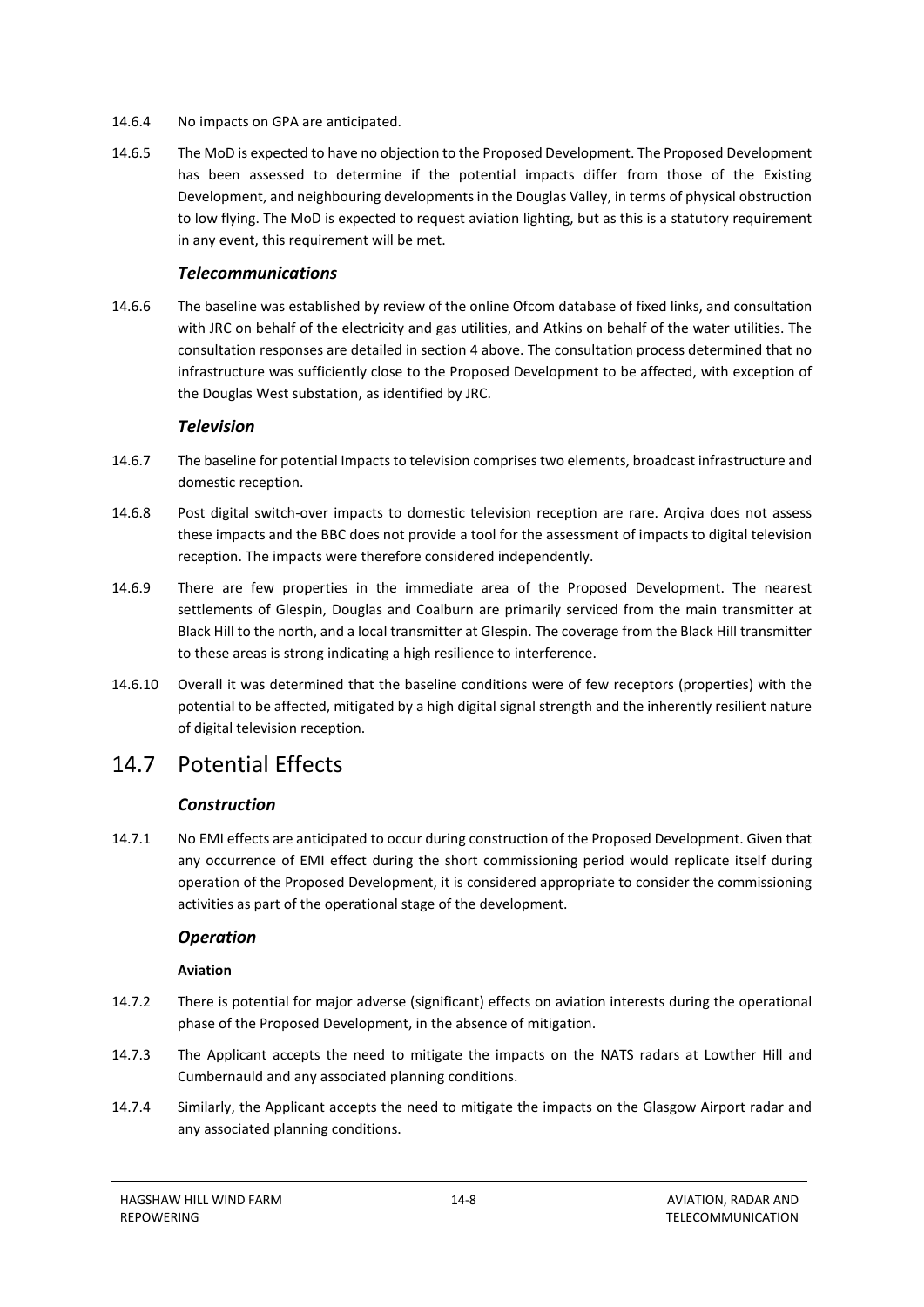#### **Telecommunications**

- 14.7.5 Based on a review of the online Ofcom database and direct consultations, no links were identified within 1 km of proposed turbines and no objection response was received from Atkins.
- 14.7.6 JRC responded that the Proposed Development (turbines T6, T7 and T10) breached exclusion zone limits surrounding the Green Lowther to Douglas West substation link. Further analysis has been requested from JRC (18 October 2018) but no response has been received to date. Given that there are other existing turbines (Hagshaw Hill Wind Farm Extension) in closer proximity to the Douglas West substation it is considered that the Proposed Development is unlikely to have an effect on JRC infrastructure.
- 14.7.7 It is therefore considered that the Proposed Development will have **no impact** on local telecommunication infrastructure.

#### **Television**

- 14.7.8 The nearest conurbations of Glespin, Douglas and Coalburn are primarily serviced from the main transmitter at Black Hill to the north, and a local transmitter at Glespin. The location of the turbines is such that the strength of reflected signals can be expected to be weak. The coverage from the Black Hill transmitter to these areas is strong indicating a high resilience to interference. The turbines are therefore highly unlikely to have any impacts on domestic television reception.
- 14.7.9 Given the strength of the digital signal in the key conurbations and the inherently resilient nature of digital television reception, there is a very low risk of any interference from the Proposed Development to domestic television reception.

#### *Decommissioning*

14.7.10 No effects are anticipated to occur during the decommissioning and restoration phase of the Proposed Development.

# <span id="page-10-0"></span>14.8 Mitigation

- 14.8.1 The impacts on the NATS primary radars will be mitigated through the blanking of the affected radars and the provision of in-fill coverage from the unaffected Terma radar at Glasgow Airport.
- 14.8.2 The impacts on the Glasgow main primary radar will be mitigated through the blanking of the radar and the provision of in-fill coverage from the unaffected Terma radar at Glasgow Airport.
- 14.8.3 The Proposed Development will have aviation lighting to mark it as an en-route obstacle to low flying aircraft. The lighting requirements will be agreed with the CAA, with the lights meeting the requirements set out in in Article 222 of the UK Air Navigation Order (ANO). It is anticipated that approximately seven turbines will be lit (refer to Appendix 6.5), marking the development periphery and the highest points.

### <span id="page-10-1"></span>14.9 Residual Effects

- 14.9.1 There will be no residual effects during the construction or decommissioning phases of the Proposed Development with respect to aviation, radar and telecommunications.
- 14.9.2 Following implementation of appropriate mitigation with respect to NATS and Glasgow Airport radar concerns, there will be no residual effects on aviation infrastructure during the operation of the Proposed Development.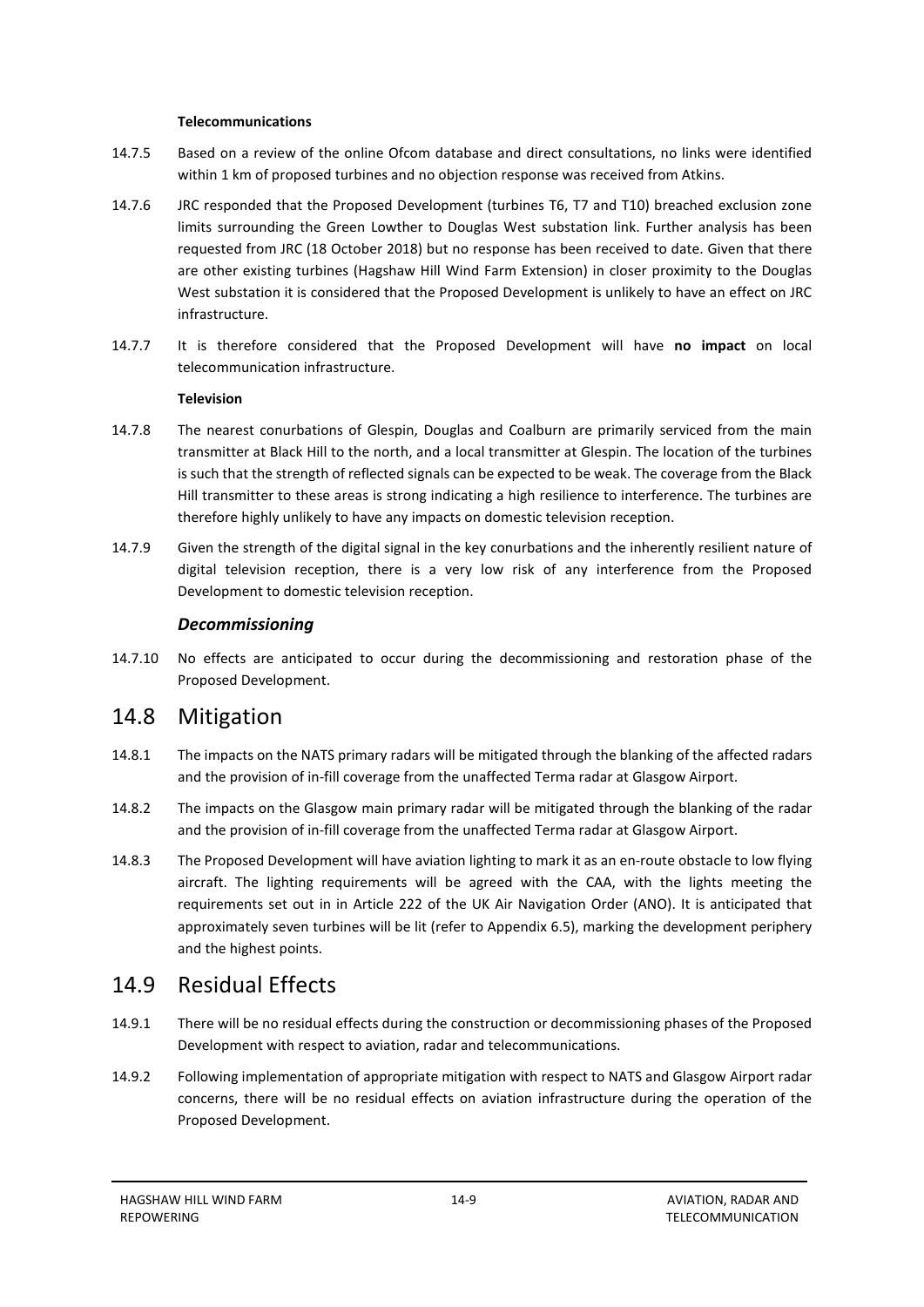# <span id="page-11-0"></span>14.10 Cumulative Assessment

- 14.10.1 It is considered that as none of the consented wind farm developments have significant residual effects on aviation, radar or telecommunication interests, the potential for cumulative effects is **negligible**.
- 14.10.2 Therefore, it is considered that there will be **no significant cumulative effects** on aviation, radar or telecommunication interests.

### <span id="page-11-1"></span>14.11 Summary

- 14.11.1 This chapter has considered the potential effects of the Proposed Development on existing and planned military and civil aviation activities, television and telecommunications infrastructure.
- 14.11.2 Consultations have been conducted with Ofcom (via review of its online database), the licensee of the mobile phone and emergency services networks, the utilities which operate wireless data networks at microwave and UHF frequencies, Arqiva which operates microwave fixed links and off-air rebroadcast links, NATS, Glasgow Airport and Glasgow Prestwick Airport.
- 14.11.3 Impacts were identified to NATS and Glasgow Airport primary radars. Mitigation schemes have been identified to fully meet the requirements of these stakeholders, with no residual effects. Contracts will be entered into such that NATS and Glasgow Airport can provide their approval, conditional upon the implementation of the mitigation schemes prior to turbine erection.
- 14.11.4 No effects were identified on telecommunications or television broadcasting infrastructure.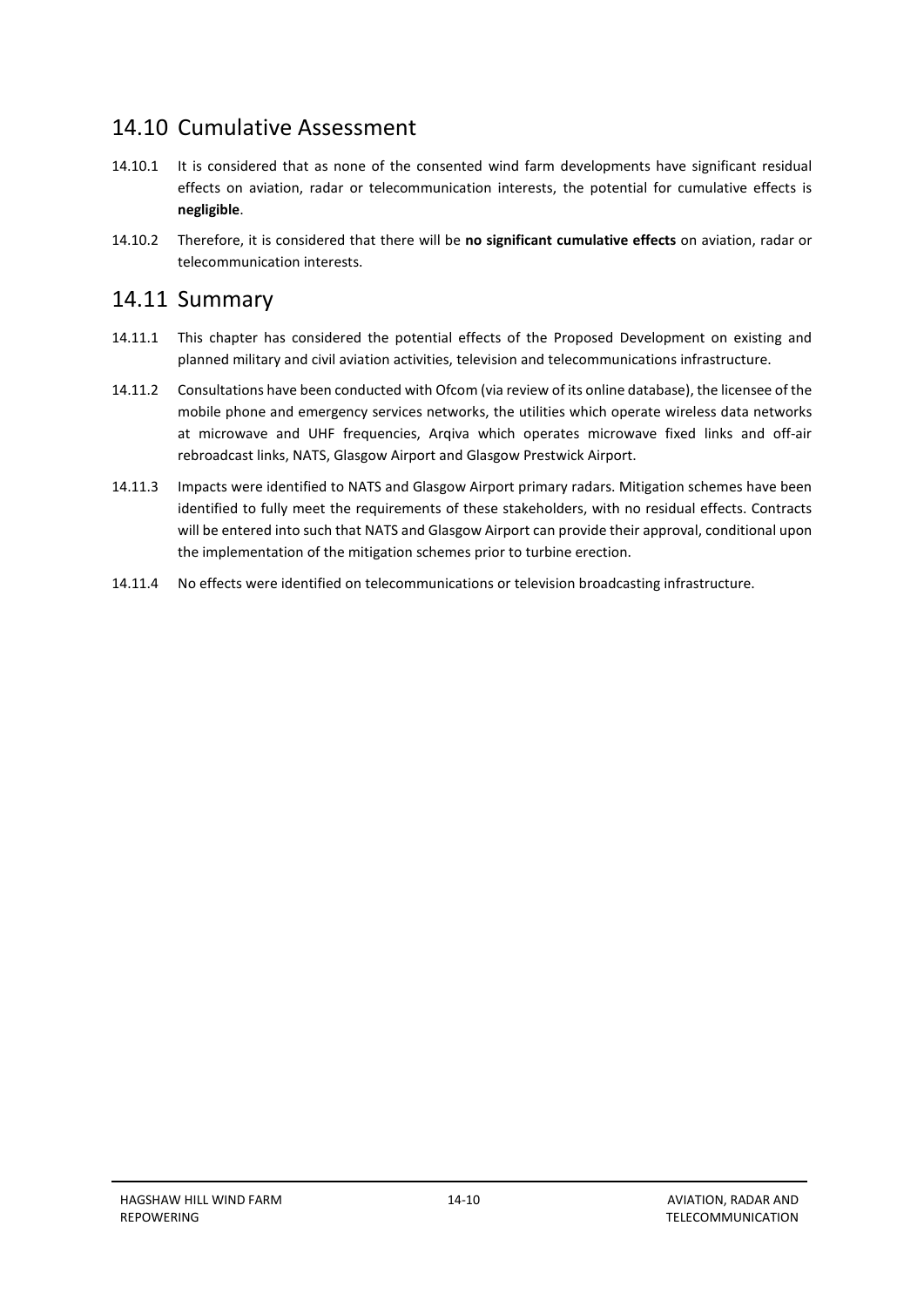#### **Table 14.2 – Summary Table**

| <b>Description of Effect</b>                                                                                      | <b>Significance of Potential</b><br><b>Effect</b> |                                | <b>Mitigation Measure</b>                                                                | <b>Significance of Residual</b><br><b>Effect</b> |                                | Comparison<br>with the<br><b>Existing</b> |
|-------------------------------------------------------------------------------------------------------------------|---------------------------------------------------|--------------------------------|------------------------------------------------------------------------------------------|--------------------------------------------------|--------------------------------|-------------------------------------------|
|                                                                                                                   | Significance                                      | <b>Beneficial</b><br>/ Adverse |                                                                                          | Significance                                     | <b>Beneficial</b><br>/ Adverse | <b>Development</b>                        |
| Effects on aviation,<br>radar and<br>telecommunication<br>interests during<br>construction and<br>decommissioning | Negligible                                        | Neutral                        | Aviation lighting will<br>be installed as soon<br>as practicable on<br>erected turbines. | Negligible                                       | Neutral                        | No Change                                 |
| Effects on<br>telecommunications<br>and TV reception<br>during the<br>operational period                          | Negligible                                        | Neutral                        | None required                                                                            | Negligible                                       | Neutral                        | No Change                                 |
| Effects on MoD low<br>flying interests during<br>the operational<br>period                                        | Negligible                                        | Neutral                        | Aviation lighting will<br>be installed.                                                  | Negligible                                       | Neutral                        | No Change                                 |
| <b>Effects on NATS</b><br>infrastructure during<br>the operational<br>period                                      | Major                                             | Adverse                        | Mitigation measure<br>agreed between the<br><b>Applicant and NATS</b>                    | Negligible                                       | Neutral                        | No Change                                 |
| <b>Effects on Glasgow</b><br>Airport infrastructure<br>during the<br>operational period                           | Major                                             | Adverse                        | Mitigation measure<br>agreed between the<br>Applicant and<br><b>Glasgow Airport</b>      | Negligible                                       | Neutral                        | No Change                                 |